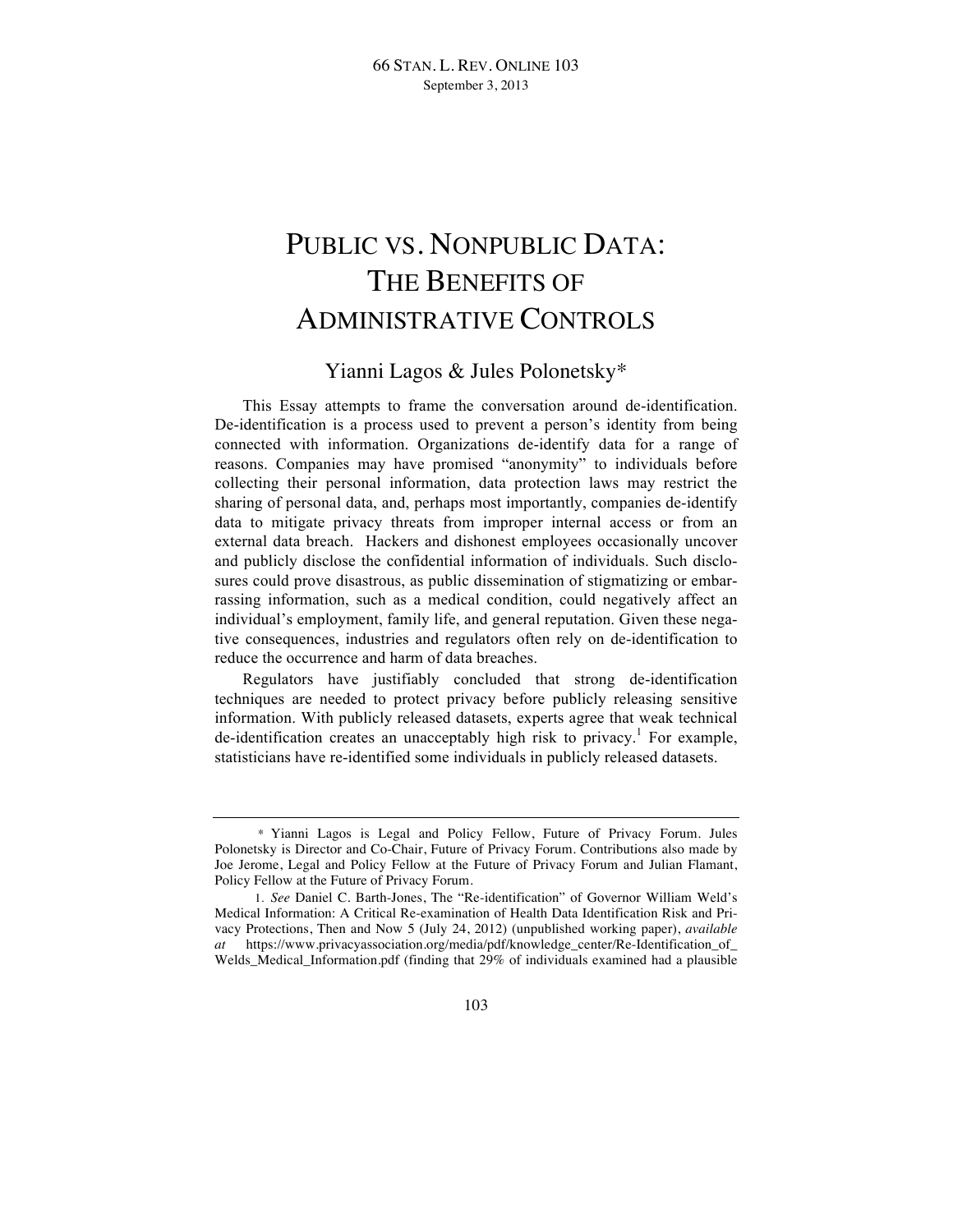None of these publicized attacks, however, have occurred using nonpublic databases. Experts also agree that organizations reduce privacy risk by restricting access to a de-identified dataset to only trusted parties.<sup>2</sup> This Essay builds on this consensus to conclude that de-identification standards should vary depending on whether the dataset is released publicly or kept confidential.

This Essay first describes only technical de-identification (DeID-T) and how policymakers have recognized the benefits of de-identifying data before publicly disclosing a dataset. Second, this Essay discusses how administrative safeguards provide an additional layer of protection to DeID-T that reduces the risk of a data breach. Third, this Essay analyzes the use of de-identification in conjunction with administrative safeguards (DeID-AT). DeID-AT minimizes privacy risks to individuals when compared to using DeID-T or administrative safeguards in isolation. Fourth, this Essay discusses how the different privacy risk profiles between DeID-AT and DeID-T may justify using a reasonably good de-identification standard—as opposed to extremely strict deidentification measures—for non-publicly disclosed databases.

#### I. TECHNICAL DE-IDENTIFICATION (DEID-T)

DeID-T is a process through which organizations remove or obscure links between an individual's identity and the individual's personal information. This process involves deleting or masking personal identifiers, such as names and social security numbers, and suppressing or generalizing quasi-identifiers, such as dates of birth and zip codes. By using technical de-identification, organizations can transform sensitive information from being fully individually identifiable to being unconnected to any particular person. With publicly disclosed datasets, DeID-T provides the sole line of defense protecting individual privacy.

Policymakers have recognized the benefits of DeID-T by providing regulatory inducements to companies that de-identify publicly disclosed databases. For example, if a company adequately anonymizes a dataset under the 1995 E.U. Data Protection Directive (E.U. Directive), de-identification allows for public disclosure of data without violating individual privacy.<sup>3</sup> Following the E.U. Directive and the U.K. Data Protection Act, the United Kingdom's Information Commissioner's Office (ICO) expressed support for de-identification: "[T]he effective anonymization of personal data is possible, desirable and can help society to make rich data resources available whilst protecting individuals' privacy."<sup>4</sup> The U.S. Department of Health and Human Services (HHS) similar-

risk of re-identification with full data of birth, gender, and five-digit ZIP code, though actual risk was much lower given incomplete data).

<sup>2.</sup> *See* Paul Ohm, *Broken Promises of Privacy: Responding to the Surprising Failure of Anonymization*, 57 UCLA L. REV. 1701, 1771 (2010).

<sup>3.</sup> Council Directive 95/46, 1995 O.J. (L 281) 26 (EC).

<sup>4.</sup> INFO. COMM'R'S OFFICE, ANONYMISATION: MANAGING DATA PROTECTION RISK CODE OF PRACTICE 7 (2012).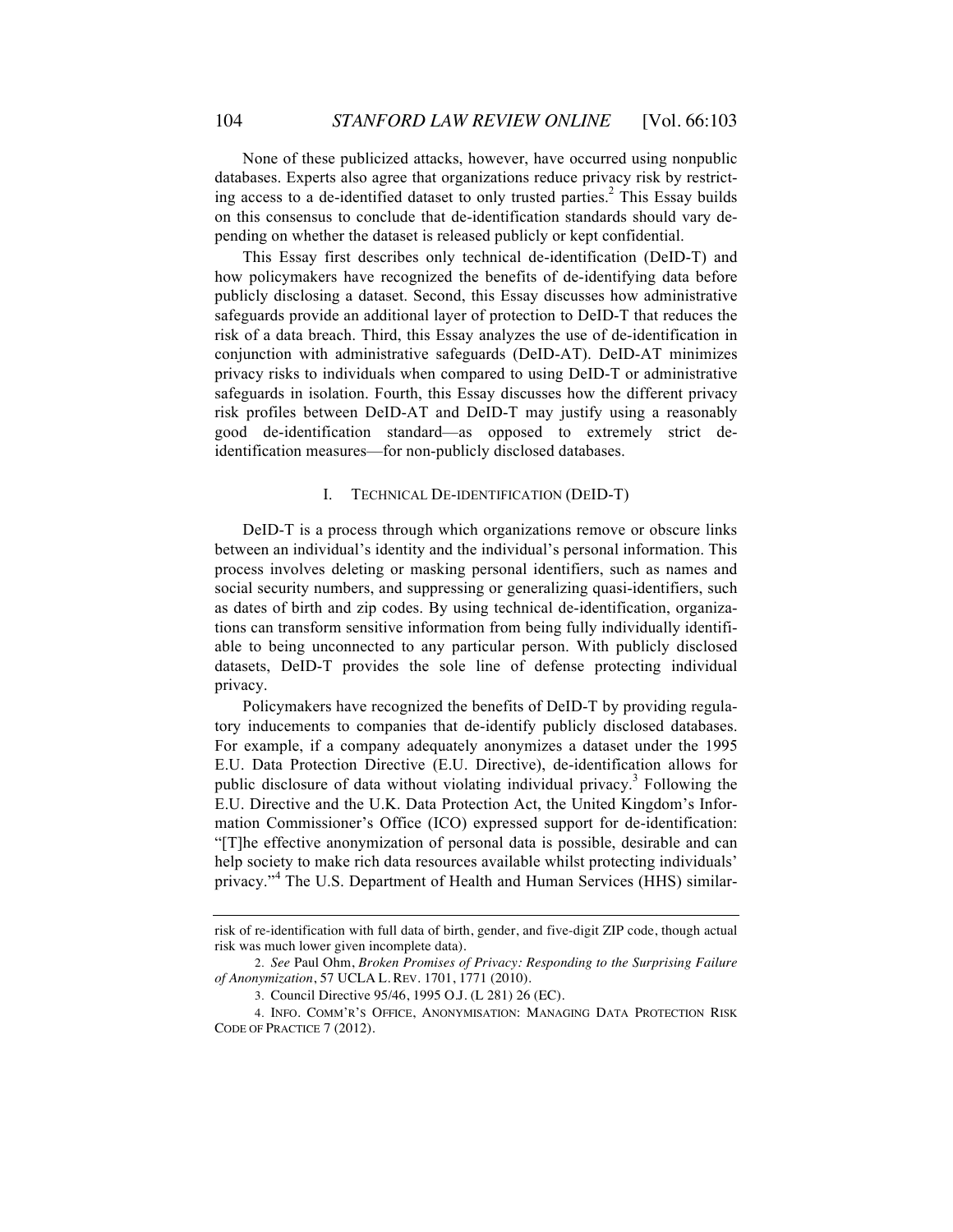ly recognized the benefits of de-identifying health data: "The process of de-identification, by which identifiers are removed from health information, mitigates privacy risks to individuals and thereby supports the secondary use of data  $\ldots$   $\frac{1}{25}$ 

There are, however, limits to the protections provided by DeID-T. Two different threat models create a risk of re-identification—i.e., reconnecting an individual with what is usually called "personal data" in the European Union and "personally identifiable information" (PII) in the United States. $6$  First, outsiders can potentially re-identify an individual by comparing quasi-identifiers in a de-identified database with an identified database, such as a voter registration list. Outsider attacks can come from bad actors or academics, attempting to exploit or show weaknesses in DeID-T protections. In fact, the highest profile re-identification attacks have come from academics attempting to re-identify individuals in publicly disclosed databases.<sup>7</sup> Second, insiders can potentially re-identify an individual by using knowledge that is not generally known. For instance, a Facebook friend, acquaintance, or "skillful Googler" might exploit information that only a limited set of people know, such as a Facebook post mentioning a hospital visit. $8 \text{ Similarly}$ , an employee might be able to search through other information held by the organization to re-identify a person.

The threats posed by outsiders, and insiders with restricted access to information, vary significantly depending on whether the de-identified data is publicly disclosed or kept confidential within an organization. When organizations publicly disclose a dataset, every academic, bad actor, and friend can attempt to re-identify the data with DeID-T providing the sole protection. When organizations keep datasets confidential, in contrast, the risk of potential attackers having access to the de-identified data is minimized due to the additional defense of administrative safeguards.

6. Felix T. Wu, *Privacy and Utility in the Data Set*, 84 U. COLO. L. REV. 1117 (2013).

7. C. Christine Porter, *De-Identified Data and Third Party Data Mining: The Risk of Re-Identification of Personal Information*, SHIDLER J.L. COM. & TECH., Sept. 23, 2008, at 1, *available at* http://digital.law.washington.edu/dspace-law/bitstream/handle/1773.1/417 /vol5\_no1\_art3.pdf (referring to AOL and Netflix as examples of re-identification attacks).

8. Wu, *supra* note 6, at 28 (quoting Nw. Mem'l Hosp. v. Ashcroft, 362 F.3d 923, 929 (7th Cir. 2004)).

<sup>5.</sup> OFFICE OF CIVIL RIGHTS, U.S. DEP'T OF HEALTH AND HUMAN SERVS., GUIDANCE ON DE-IDENTIFICATION OF PROTECTED HEALTH INFORMATION 5 (2012), *available at* http://www.hhs.gov/ocr/privacy/hipaa/understanding/coveredentities/De-identification /hhs\_deid\_guidance.pdf. HHS is referring to the de-identification provisions found in the Health Insurance Portability and Accountability Act of 1996, Pub. L. No. 104-191, 110 Stat. 1936 (codified at scattered section of the U.S. Code): "*Standard: de-identification of protected health information.* Health information that does not identify an individual and with respect to which there is no reasonable basis to believe that the information can be used to identify an individual is not individually identifiable health information." 45 C.F.R. § 164.514 (2012).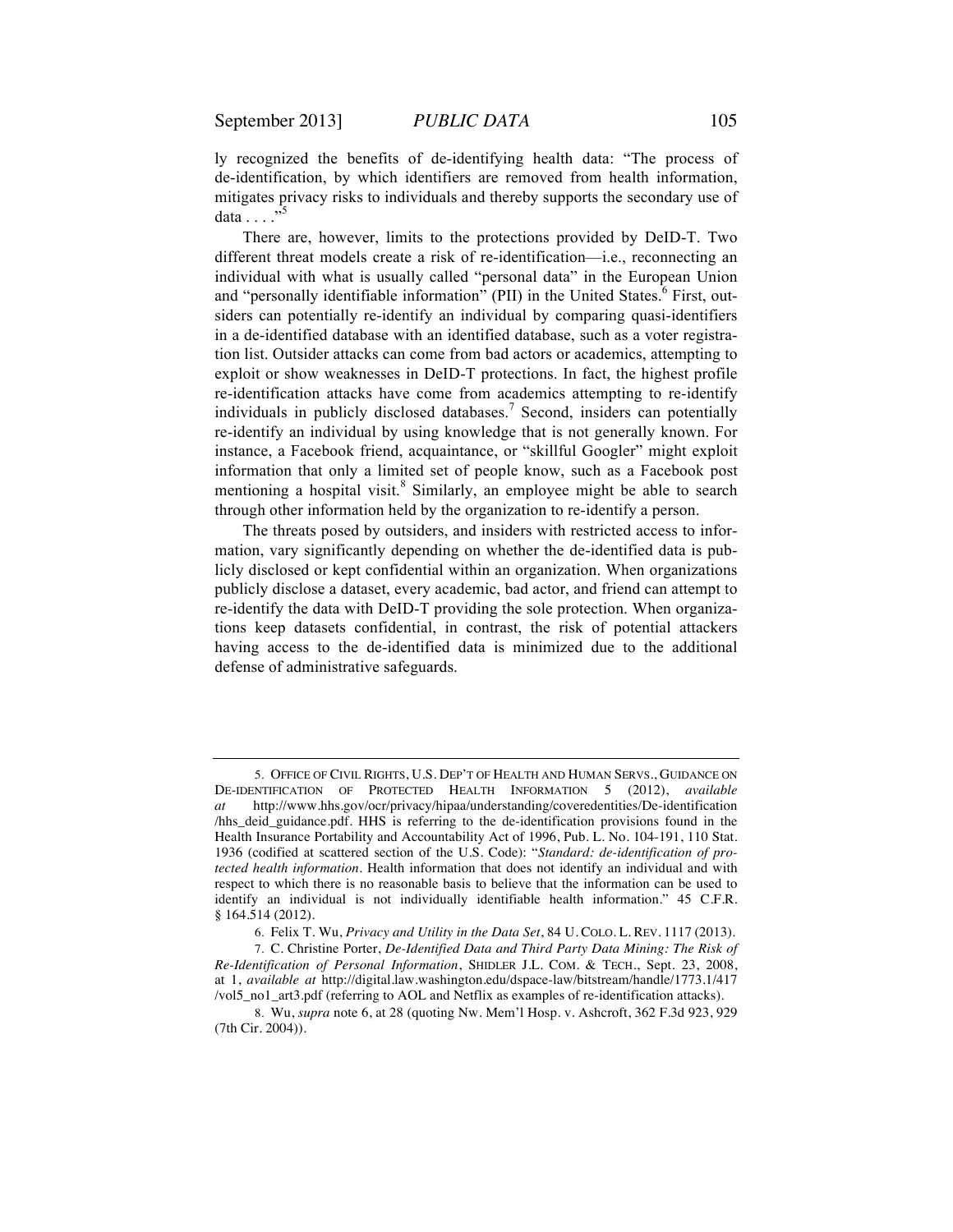### II. ADMINISTRATIVE SAFEGUARDS

This Essay uses the term administrative safeguards to mean all nontechnical data protection tools that help prevent confidential data from becoming publicly released or improperly used. In the E.U. Directive, these safeguards are referred to as organizational measures. Non-technical protections include two broad categories: 1) internal administrative and physical controls (internal controls) and 2) external contractual and legal protections (external controls).<sup>9</sup> Internal controls encompass security policies, access limits, employee training, data segregation guidelines, and data deletion practices that aim to stop confidential information from being exploited or leaked to the public. External controls involve contractual terms that restrict how partners use and share information, and the corresponding remedies and auditing rights to ensure compliance.

By implementing administrative safeguards, organizations provide important privacy protections independent of DeID-T. A dentist's office, for instance, does not routinely de-identify patient records to protect a person's privacy, which could negatively impact patient care. Instead, privacy law recognizes that a dental office can hold fully identifiable information if it uses appropriate administrative safeguards, such as performing pre-hire background checks on employees, physically locking drawers with patient records, limiting the information on forms to only needed data, and training employees regarding appropriate access, handling, and disposal of patient files. No privacy breach occurs as long as the confidential patient records do not become disclosed.

The use of administrative safeguards as an additional data protection tool along with DeID-T is consistent with both E.U. and U.S. privacy law. Article 17 of the E.U. Directive requires organizations to "implement appropriate technical and organizational measures to protect personal data against accidental or unlawful destruction or accidental loss, alteration, unauthorized disclosure or access . . . .<sup>10</sup> The General Data Protection Regulation extends the Directive's existing support for using both technical and organizational measures by incorporating those safeguards into a variety of data protection processes, and by granting the European Commission the power to specify "the criteria and conditions for the technical and organizational measures."<sup>11</sup>

U.S. law similarly requires the use of administrative and technical safeguards. The U.S. Privacy Act of 1974 requires federal agencies to "establish appropriate administrative, technical and physical safeguards to insure the

<sup>9.</sup> This Essay combines the administrative and physical safeguards referred to in the Privacy Act of 1974 into one category: administrative safeguards. Privacy Act of 1974, 5 U.S.C. § 552a(e)(10) (2011).

<sup>10.</sup> Council Directive 95/46, *supra* note 3, at art. 17(1).

<sup>11.</sup> *Commission Proposal for a Regulation of the European Parliament and of the Council on the Protection of Individuals with Regard to the Processing of Personal Data and on the Free Movement of Such Data (General Data Protection Regulation)*, at 56-60, COM (2012) 11 final (Jan. 1, 2012).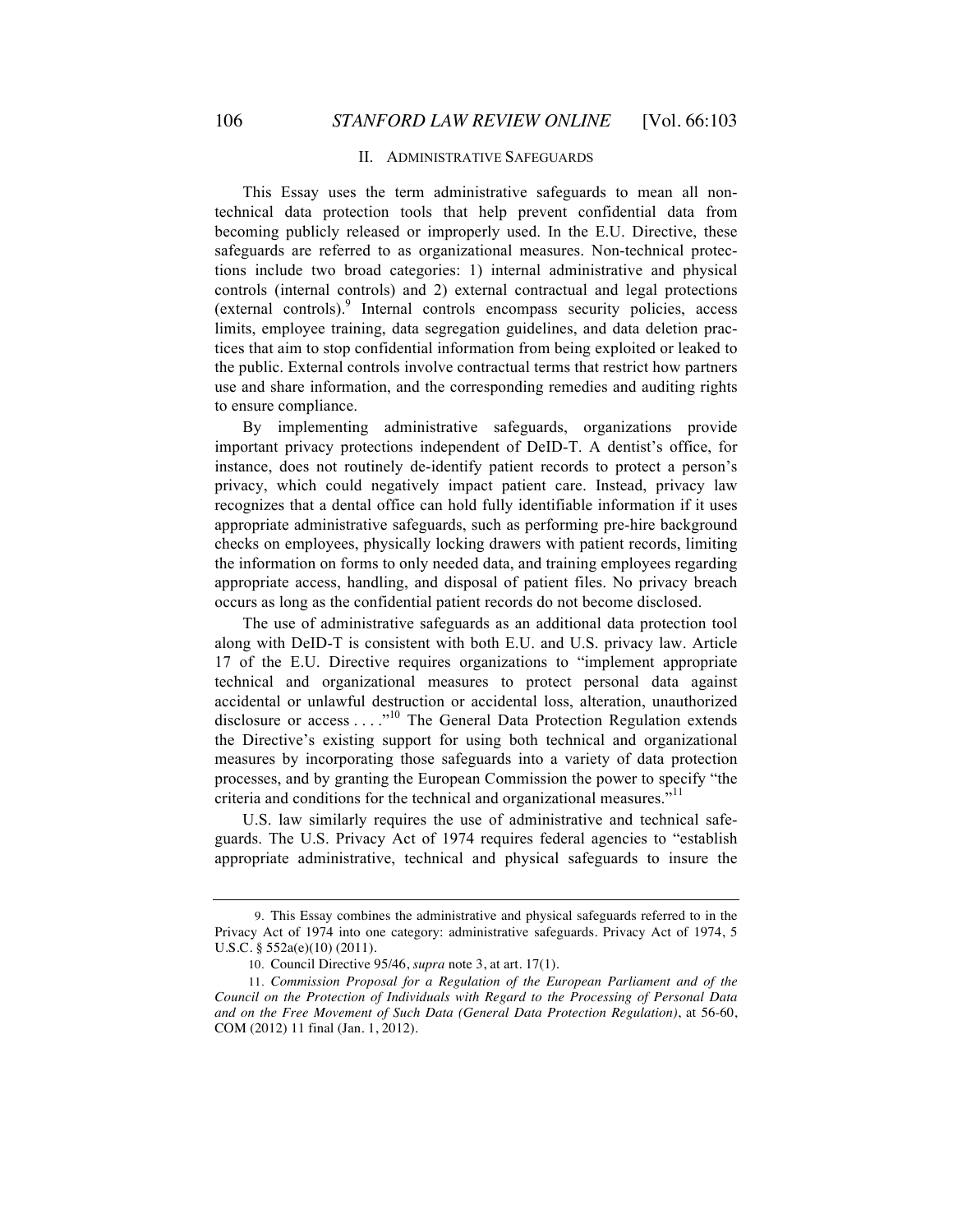security and confidentiality of records and to protect against any anticipated threats or hazards to their security or integrity."<sup>12</sup> The Gramm-Leach-Bliley Act mandates that financial agencies establish "administrative, technical, and physical safeguards" for financial institutions.<sup>13</sup> Policymakers have thus given value to administrative (or organizational) safeguards as a privacy tool separate from DeID-T that organizations can use to enhance data protection. Similar appreciation for administrative safeguards may be appropriate when applied in the de-identification sphere.

#### III. ADMINISTRATIVE AND TECHNICAL DE-IDENTIFICATION (DEID-AT)

Organizations who use DeID-AT build a two-tiered barrier that significantly enhances individual privacy protections compared with a single layer. One layer, administrative safeguards, reduces the likelihood of personal data being accessed without authorization. If an insider or outsider does get unauthorized access, another layer, technical de-identification, acts as an additional fortification to minimize potential privacy harms. The two-layered defense provided by DeID-AT means that potential bad actors must not only circumvent administrative measures to gain access to data, but also must re-identify that data before getting any value from their malfeasance. Both are low probability events that together greatly reduce privacy risks. Hence, organizations that implement DeID-AT improve individual privacy.

Policymakers have recognized the distinction between DeID-AT and DeID-T. The ICO drew a line of demarcation between public and nonpublic databases: "We also draw a distinction between publication to the world at large and the disclosure on a more limited basis—for example to a particular research establishment with conditions attached."<sup>14</sup> The Canadian De-Identification Working Group also voiced its belief: "Mitigating controls work in conjunction with de-ID techniques to minimize the re-ID risk."<sup>15</sup> These statements appear to support the proposition that DeID-AT provides a different level of privacy protection than when DeID-T is the sole defensive tool used in publicly disclosed databases.

The heightened privacy protection provided by adding de-identification to administrative safeguards is best demonstrated by using simple statistics. Suppose, for example, the probability of a technical attack on a database gives a one percent chance of re-identification. Suppose as well that the probability of a breach of administrative safeguards is also one percent. (In practice, the likelihood of each is generally much lower.) With both technical and administrative

<sup>12.</sup> 5 U.S.C. § 552a(e)(10).

<sup>13.</sup> 15 U.S.C. § 6801(b).

<sup>14.</sup> INFO. COMM'R'S OFFICE, *supra* note 4, at 7.

<sup>15.</sup> HEALTH SYS. USE TECHNICAL ADVISORY COMM. DATA DE-IDENTIFICATION WORKING GRP., 'BEST PRACTICE' GUIDELINES FOR MANAGING THE DISCLOSURE OF DE-IDENTIFIED HEALTH INFORMATION 19 (2010).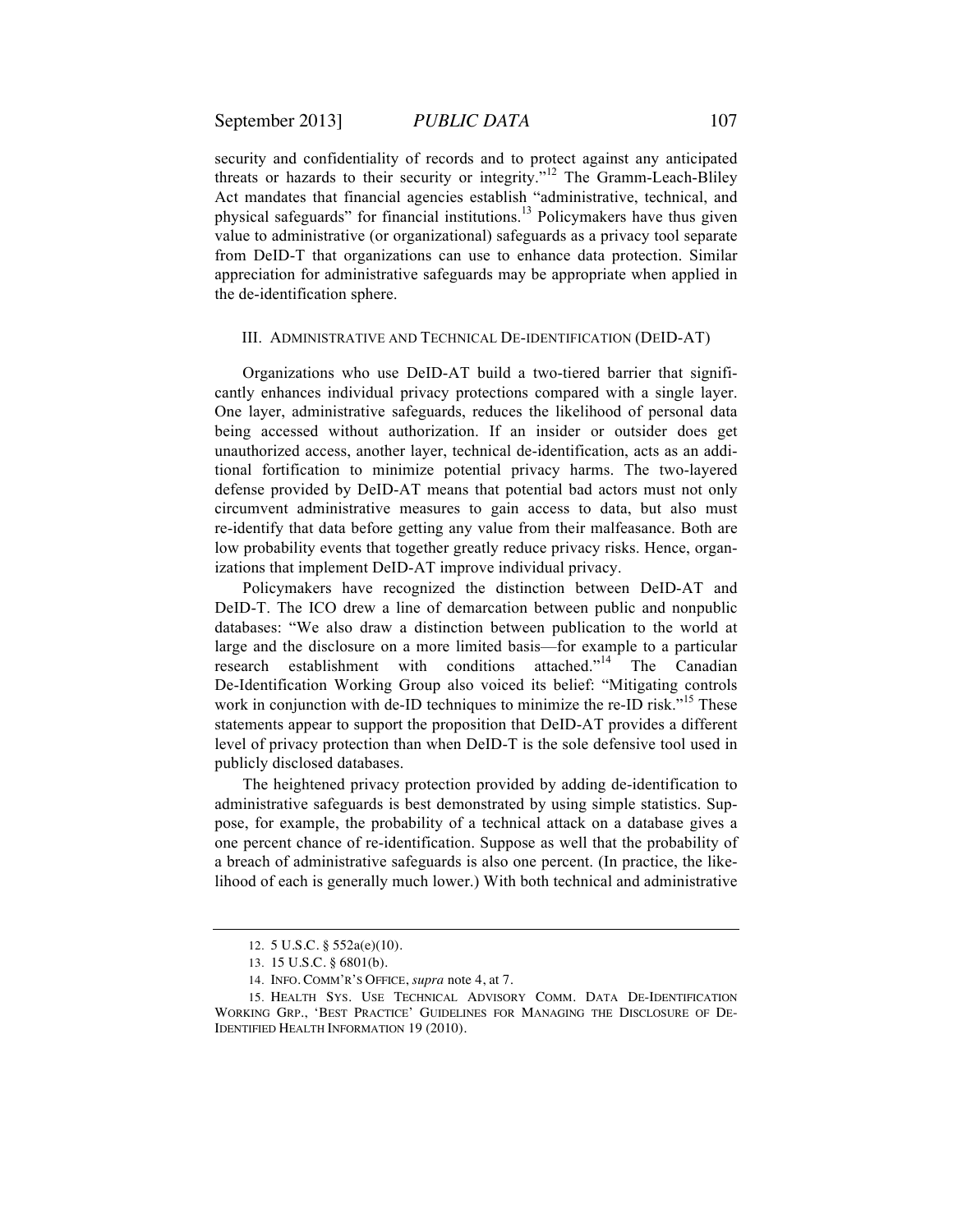protections, the probability of re-identifying data is thus one percent of one percent, or one in  $10,000$ .<sup>16</sup> This simple statistical example shows that the risk of re-identification with DeID-AT may well be orders of magnitude lower than using only technical safeguards in isolation.

#### IV. POLICY IMPLICATIONS

The additional protections provided by DeID-AT compared with DeID-T suggest a different risk profile that may justify the use of fairly strong technical measures, combined with effective administrative safeguards. The Federal Trade Commission recognized this fact when it called in its 2012 report for technical measures that made a dataset "not reasonably identifiable."<sup>17</sup> The combination of reasonably good technical measures, as well as good administrative measures, likely leads to a lower risk of re-identification than stronger technical measures acting alone. The HIPAA de-identification standard that requires a "very small" risk of re-identification before publicly releasing health data is an example of a relatively strict standard for re-identification, designed for datasets that can be made fully public.<sup>18</sup> A less strict standard, however, achieves a similar or stronger level of protection for non-publicly available databases.

Giving credit to the use of administrative controls also helps prevent an illogical outcome: greater data restrictions for the original collector of the data than downstream recipients or the public. The original collector commonly has more access to data on an individual than it would disclose to another party. A separate nonpublic database containing an individual's name or email address, for example, would normally not be disclosed. That separate database could potentially be used to re-identify an individual, giving the original collector a re-identification advantage over any other party.<sup>19</sup> Thus, if administrative controls do not receive regulatory recognition, the original data collector would be subject to a steeper regulatory burden than potential downstream recipients.

Relying on the data protection benefits of using DeID-AT to justify allowing reasonably strict de-identification comes with a caveat that it can be diffi-

<sup>16.</sup> The one in 10,000 statistic is based on the assumption that the probability of the technical and administrative attacks are independent of each other. In practice, under a particular attack scenario, this assumption may not hold. By arguing for a different deidentification standard for public and nonpublic data, we do not claim that pseudonymization is sufficient to constitute pretty good de-identification. Other factors, such as whether companies maintain the cryptographic key when transforming identifiers, will determine the effectiveness of pseudonymization. It is clear, however, that if a company can easily reidentify every individual from a pseudonymous database, the statistical benefits of combining administrative measures with technical measures are lost.

<sup>17.</sup> FED. TRADE COMM'N, PROTECTING CONSUMER PRIVACY IN AN ERA OF RAPID CHANGE 22 (2012).

<sup>18.</sup> OFFICE OF CIVIL RIGHTS, *supra* note 5, at 6.

<sup>19.</sup> KHALED EL EMAM, GUIDE TO THE DE-IDENTIFICATION OF PERSONAL HEALTH INFORMATION 142 (2013).